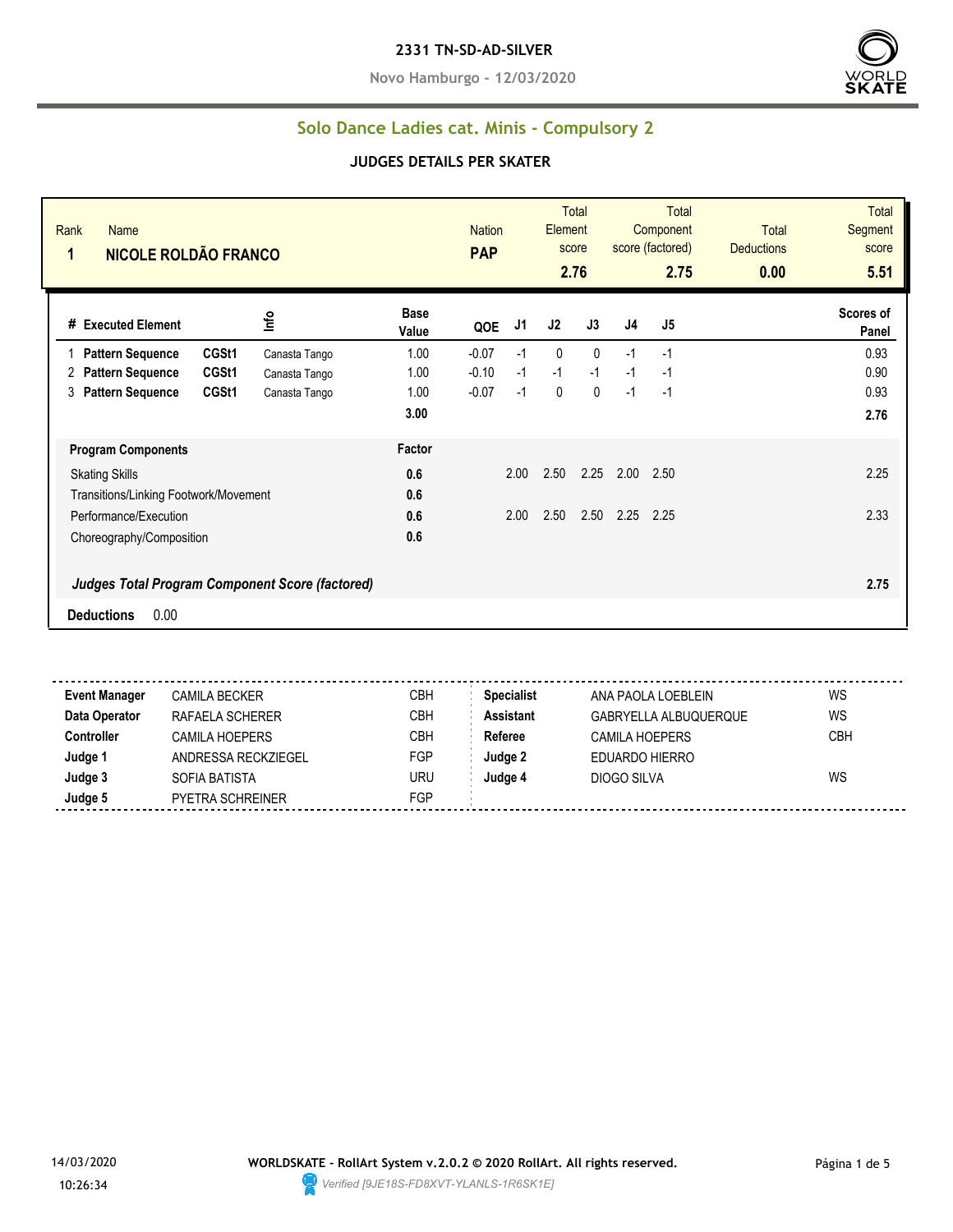| Rank<br><b>Name</b><br>$\overline{2}$<br><b>STEFANY KWIATKOWSKI</b> |               |                      | <b>Nation</b><br><b>PAP</b> |      |      | <b>Total</b><br>Element<br>score<br>2.20 |                | <b>Total</b><br>Component<br>score (factored)<br>2.20 | <b>Total</b><br><b>Deductions</b><br>0.00 | <b>Total</b><br>Segment<br>score<br>4.40 |
|---------------------------------------------------------------------|---------------|----------------------|-----------------------------|------|------|------------------------------------------|----------------|-------------------------------------------------------|-------------------------------------------|------------------------------------------|
| <b>Executed Element</b><br>#                                        | ٩ų            | <b>Base</b><br>Value | QOE                         | J1   | J2   | J3                                       | J <sub>4</sub> | J5                                                    |                                           | Scores of<br>Panel                       |
| <b>CGStB</b><br><b>Pattern Sequence</b>                             | Canasta Tango | 0.50                 | $-0.10$                     | $-1$ | $-1$ | $-1$                                     | $-1$           | $-1$                                                  |                                           | 0.40                                     |
| CGSt1<br><b>Pattern Sequence</b><br>2                               | Canasta Tango | 1.00                 | $-0.10$                     | $-1$ | 0    | $-1$                                     | $-2$           | -1                                                    |                                           | 0.90                                     |
| <b>Pattern Sequence</b><br>CGSt1<br>3                               | Canasta Tango | 1.00                 | $-0.10$                     | $-1$ | 0    | $-1$                                     | $-1$           | $-1$                                                  |                                           | 0.90                                     |
|                                                                     |               | 2.50                 |                             |      |      |                                          |                |                                                       |                                           | 2.20                                     |
| <b>Program Components</b>                                           |               | Factor               |                             |      |      |                                          |                |                                                       |                                           |                                          |
| <b>Skating Skills</b>                                               |               | 0.6                  |                             | 1.75 | 2.25 | 1.50                                     | 1.75           | 2.25                                                  |                                           | 1.92                                     |
| Transitions/Linking Footwork/Movement                               |               | 0.6                  |                             |      |      |                                          |                |                                                       |                                           |                                          |
| Performance/Execution                                               |               | 0.6                  |                             | 1.75 | 2.25 | 1.25                                     | 1.75           | 1.75                                                  |                                           | 1.75                                     |
| Choreography/Composition                                            |               | 0.6                  |                             |      |      |                                          |                |                                                       |                                           |                                          |
| <b>Judges Total Program Component Score (factored)</b>              |               |                      |                             |      |      |                                          |                |                                                       |                                           | 2.20                                     |
| 0.00<br><b>Deductions</b>                                           |               |                      |                             |      |      |                                          |                |                                                       |                                           |                                          |

| <b>Event Manager</b> | <b>CAMILA BECKER</b>    | CBH | <b>Specialist</b> | ANA PAOLA LOEBLEIN    | WS         |
|----------------------|-------------------------|-----|-------------------|-----------------------|------------|
| Data Operator        | RAFAELA SCHERER         | СВН | <b>Assistant</b>  | GABRYELLA ALBUQUERQUE | WS         |
| <b>Controller</b>    | <b>CAMILA HOEPERS</b>   | CBH | Referee           | CAMILA HOEPERS        | <b>CBH</b> |
| Judge 1              | ANDRESSA RECKZIEGEL     | FGP | Judge 2           | EDUARDO HIERRO        |            |
| Judge 3              | SOFIA BATISTA           | uru | Judge 4           | DIOGO SILVA           | WS         |
| Judge 5              | <b>PYETRA SCHREINER</b> | FGP |                   |                       |            |

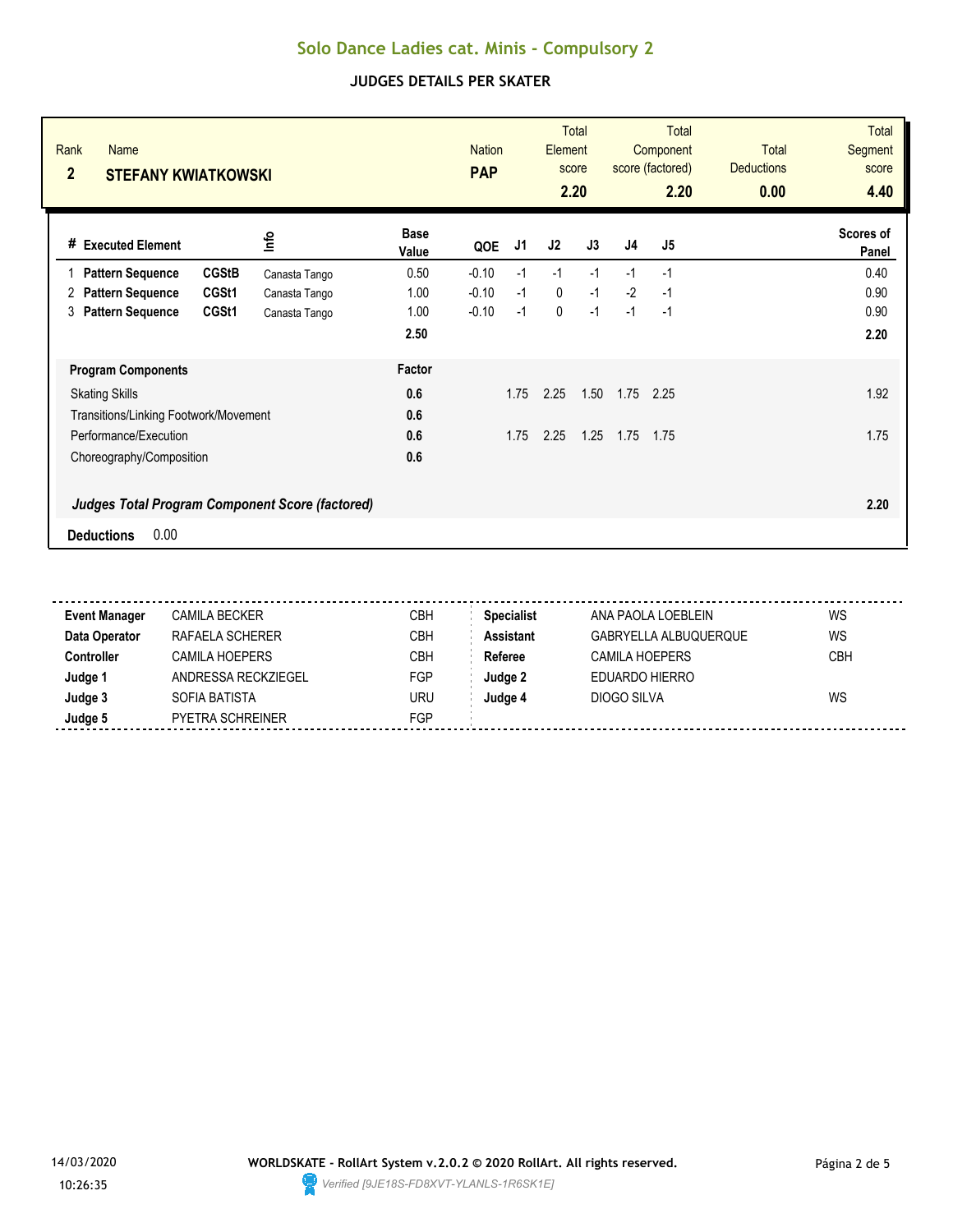| Rank<br><b>Name</b><br>3<br><b>MORGANA DE SOUZA SANTOS</b> |               |                      | <b>Nation</b><br><b>CWP</b> |      | <b>Element</b><br>score | <b>Total</b><br>0.93 |      | <b>Total</b><br>Component<br>score (factored)<br>1.55 | <b>Total</b><br><b>Deductions</b><br>0.00 | <b>Total</b><br>Segment<br>score<br>2.48 |
|------------------------------------------------------------|---------------|----------------------|-----------------------------|------|-------------------------|----------------------|------|-------------------------------------------------------|-------------------------------------------|------------------------------------------|
| # Executed Element                                         | lnfo          | <b>Base</b><br>Value | QOE                         | J1   | J2                      | J3                   | J4   | J5                                                    |                                           | Scores of<br>Panel                       |
| <b>CGStB</b><br><b>Pattern Sequence</b>                    | Canasta Tango | 0.50                 | $-0.20$                     | $-1$ | $-2$                    | $-3$                 | $-2$ | $-2$                                                  |                                           | 0.30                                     |
| <b>CGStB</b><br><b>Pattern Sequence</b><br>2               | Canasta Tango | 0.50                 | $-0.17$                     | $-1$ | $-1$                    | $-3$                 | $-2$ | $-2$                                                  |                                           | 0.33                                     |
| <b>CGStB</b><br><b>Pattern Sequence</b><br>3               | Canasta Tango | 0.50                 | $-0.20$                     | $-1$ | $-2$                    | $-2$                 | $-2$ | $-2$                                                  |                                           | 0.30                                     |
|                                                            |               | 1.50                 |                             |      |                         |                      |      |                                                       |                                           | 0.93                                     |
| <b>Program Components</b>                                  |               | Factor               |                             |      |                         |                      |      |                                                       |                                           |                                          |
| <b>Skating Skills</b>                                      |               | 0.6                  |                             | 1.00 | 1.50                    | 1.00                 | 1.50 | 1.50                                                  |                                           | 1.33                                     |
| Transitions/Linking Footwork/Movement                      |               | 0.6                  |                             |      |                         |                      |      |                                                       |                                           |                                          |
| Performance/Execution                                      |               | 0.6                  |                             | 1.25 | 1.50                    | 1.00                 | 1.25 | 1.25                                                  |                                           | 1.25                                     |
| Choreography/Composition                                   |               | 0.6                  |                             |      |                         |                      |      |                                                       |                                           |                                          |
| <b>Judges Total Program Component Score (factored)</b>     |               |                      |                             |      |                         |                      |      |                                                       |                                           | 1.55                                     |
| 0.00<br><b>Deductions</b>                                  |               |                      |                             |      |                         |                      |      |                                                       |                                           |                                          |

| <b>Event Manager</b> | <b>CAMILA BECKER</b>    | СВН        | <b>Specialist</b> | ANA PAOLA LOEBLEIN    | WS         |
|----------------------|-------------------------|------------|-------------------|-----------------------|------------|
| Data Operator        | RAFAELA SCHERER         | <b>CBH</b> | <b>Assistant</b>  | GABRYELLA ALBUQUERQUE | WS         |
| <b>Controller</b>    | <b>CAMILA HOEPERS</b>   | СВН        | Referee           | CAMILA HOEPERS        | <b>CBH</b> |
| Judge 1              | ANDRESSA RECKZIEGEL     | FGP        | Judge 2           | EDUARDO HIERRO        |            |
| Judge 3              | SOFIA BATISTA           | uru        | Judge 4           | DIOGO SILVA           | WS         |
| Judge 5              | <b>PYETRA SCHREINER</b> | FGP        |                   |                       |            |
|                      |                         |            |                   |                       |            |

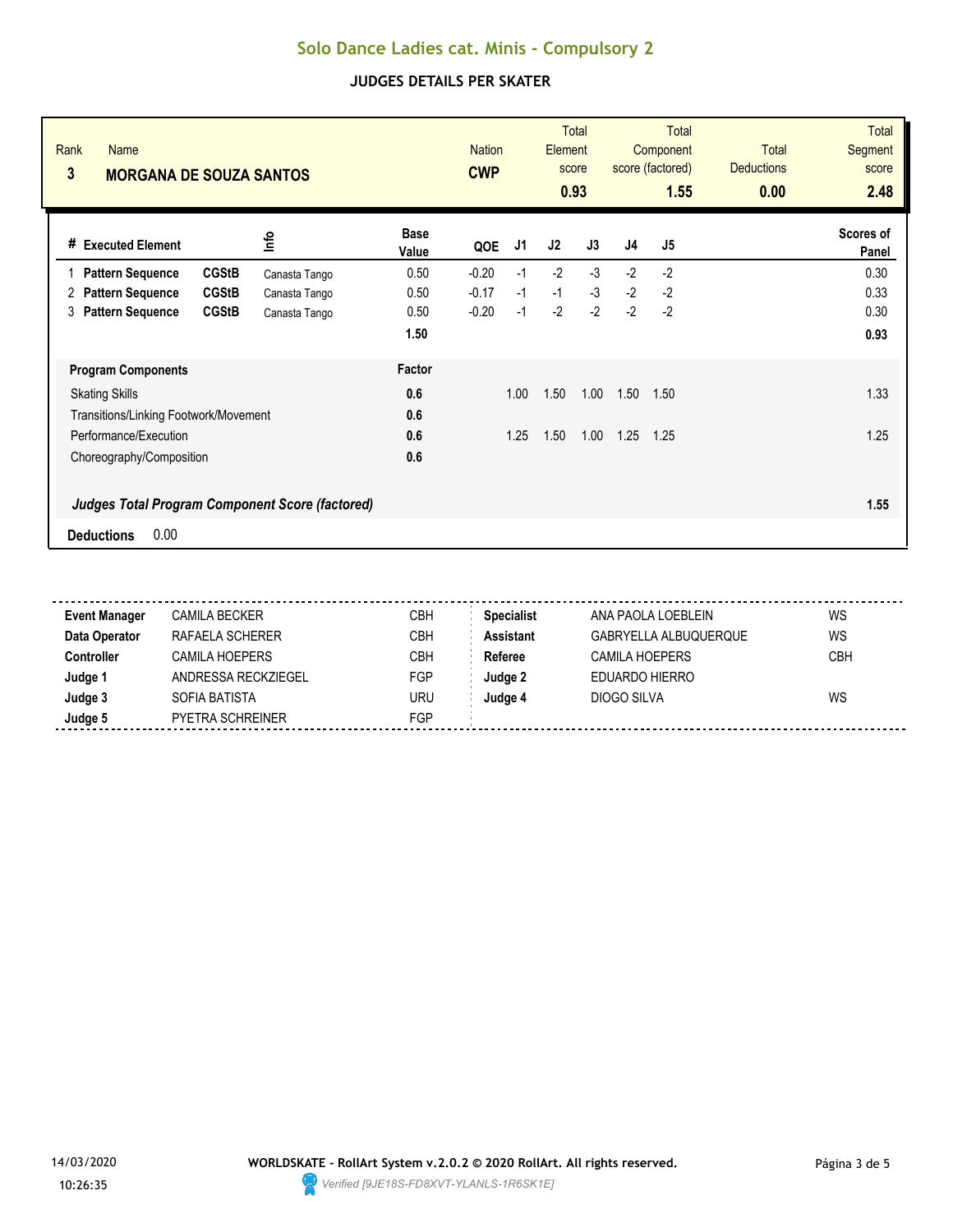| Rank<br><b>Name</b><br>4<br><b>LUISA AMARO BAIERLE</b> |              |                        | <b>Nation</b><br><b>PPP</b> |         |      | <b>Total</b><br>Element<br>score<br>0.66 |      | <b>Total</b><br>Component<br>score (factored)<br>1.65 | Total<br><b>Deductions</b><br>0.00 | <b>Total</b><br>Segment<br>score<br>2.31 |                           |
|--------------------------------------------------------|--------------|------------------------|-----------------------------|---------|------|------------------------------------------|------|-------------------------------------------------------|------------------------------------|------------------------------------------|---------------------------|
| <b>Executed Element</b><br>#                           |              | lnfo                   | <b>Base</b><br>Value        | QOE     | J1   | J2                                       | J3   | J <sub>4</sub>                                        | J <sub>5</sub>                     |                                          | <b>Scores of</b><br>Panel |
| <b>Pattern Sequence</b><br>1                           | <b>NLPD</b>  | No Level Pattern Dance | 0.00                        | 0.00    | $-1$ | $-2$                                     | $-3$ | $-2$                                                  | $-2$                               |                                          | 0.00                      |
| <b>Pattern Sequence</b><br>2                           | <b>CGStB</b> | Canasta Tango          | 0.50                        | $-0.17$ | $-1$ | $-1$                                     | $-3$ | $-2$                                                  | $-2$                               |                                          | 0.33                      |
| <b>Pattern Sequence</b><br>3                           | <b>CGStB</b> | Canasta Tango          | 0.50                        | $-0.17$ | $-1$ | $-1$                                     | $-3$ | $-2$                                                  | $-2$                               |                                          | 0.33                      |
|                                                        |              |                        | 1.00                        |         |      |                                          |      |                                                       |                                    |                                          | 0.66                      |
| <b>Program Components</b>                              |              |                        | Factor                      |         |      |                                          |      |                                                       |                                    |                                          |                           |
| <b>Skating Skills</b>                                  |              |                        | 0.6                         |         | 1.50 | 1.50                                     | 1.00 | 1.25                                                  | 2.00                               |                                          | 1.42                      |
| Transitions/Linking Footwork/Movement                  |              |                        | 0.6                         |         |      |                                          |      |                                                       |                                    |                                          |                           |
| Performance/Execution                                  |              |                        | 0.6                         |         | 1.50 | 1.25                                     | 1.00 | 1.25                                                  | 2.00                               |                                          | 1.33                      |
| Choreography/Composition                               |              |                        | 0.6                         |         |      |                                          |      |                                                       |                                    |                                          |                           |
| <b>Judges Total Program Component Score (factored)</b> |              |                        |                             |         |      |                                          |      |                                                       |                                    |                                          | 1.65                      |
| 0.00<br><b>Deductions</b>                              |              |                        |                             |         |      |                                          |      |                                                       |                                    |                                          |                           |

| <b>Event Manager</b> | <b>CAMILA BECKER</b>  | CBH        | <b>Specialist</b> | ANA PAOLA LOEBLEIN    | WS  |
|----------------------|-----------------------|------------|-------------------|-----------------------|-----|
| Data Operator        | RAFAELA SCHERER       | <b>CBH</b> | <b>Assistant</b>  | GABRYELLA ALBUQUERQUE | WS  |
| <b>Controller</b>    | <b>CAMILA HOEPERS</b> | CBH        | Referee           | CAMILA HOEPERS        | CBH |
| Judge 1              | ANDRESSA RECKZIEGEL   | FGP        | Judge 2           | EDUARDO HIERRO        |     |
| Judge 3              | SOFIA BATISTA         | uru        | Judge 4           | DIOGO SILVA           | WS  |
| Judge 5              | PYETRA SCHREINER      | FGP        |                   |                       |     |
|                      |                       |            |                   |                       |     |